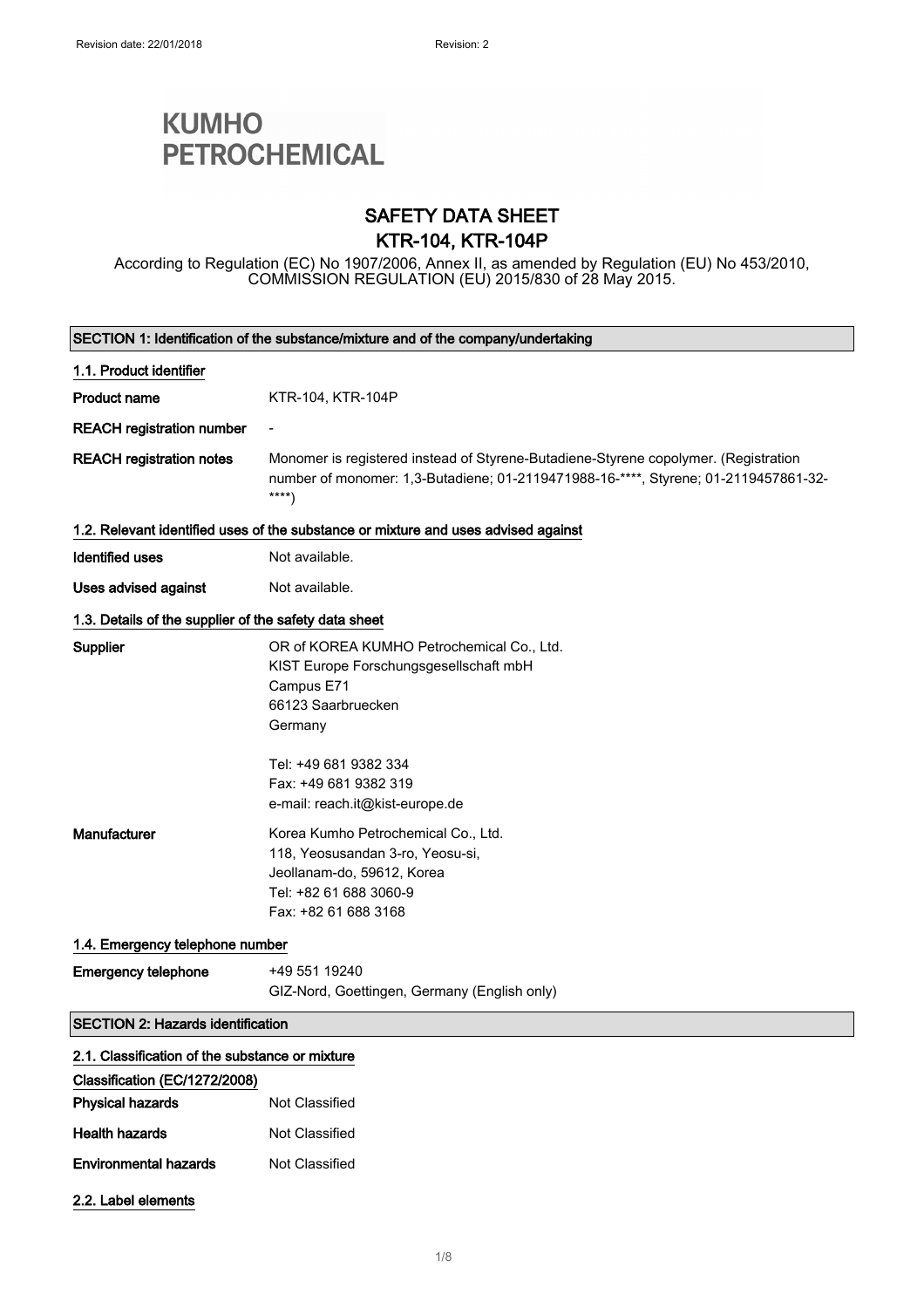#### Hazard statements MC Not Classified

#### 2.3. Other hazards

| 2.3. Other hazards                                       |         |
|----------------------------------------------------------|---------|
| <b>SECTION 3: Composition/information on ingredients</b> |         |
| 3.2. Mixtures                                            |         |
| <b>Styrene-Butadiene Copolymer</b>                       | 98-99 % |
| CAS number: 9003-55-8                                    |         |
| Classification<br>Not Classified                         |         |
|                                                          |         |

## Additives 1-2 % CAS number: — Classification Not Classified

The full text for all hazard statements is displayed in Section 16.

#### SECTION 4: First aid measures

#### 4.1. Description of first aid measures

| General information | Get medical attention.                                                                                                                                                                                                                                                                                                           |
|---------------------|----------------------------------------------------------------------------------------------------------------------------------------------------------------------------------------------------------------------------------------------------------------------------------------------------------------------------------|
| Inhalation          | Move affected person to fresh air and keep warm and at rest in a position comfortable for<br>breathing. When breathing is difficult, properly trained personnel may assist affected person<br>by administering oxygen. Get medical attention if any discomfort continues. If breathing stops,<br>provide artificial respiration. |
| Ingestion           | Rinse mouth. Do not induce vomiting. If vomiting occurs, the head should be kept low so that<br>vomit does not enter the lungs. Get medical attention if any discomfort continues.                                                                                                                                               |
| <b>Skin contact</b> | Remove contaminated clothing and rinse skin thoroughly with water. Continue to rinse for at<br>least 15 minutes. Get medical attention if any discomfort continues.                                                                                                                                                              |
| Eye contact         | Do not rub eye. Remove any contact lenses and open eyelids wide apart. Continue to rinse<br>for at least 15 minutes. Get medical attention if irritation persists after washing.                                                                                                                                                 |

#### 4.2. Most important symptoms and effects, both acute and delayed

### 4.3. Indication of any immediate medical attention and special treatment needed

| Notes for the doctor | Treatment may vary with condition of victim and specifics of incident. |
|----------------------|------------------------------------------------------------------------|
|----------------------|------------------------------------------------------------------------|

### SECTION 5: Firefighting measures

#### 5.1. Extinguishing media

| Suitable extinguishing media      | Extinguish with dry sand. Alcohol-resistant foam. Carbon dioxide (CO2). Dry chemicals. Water<br>spray. |
|-----------------------------------|--------------------------------------------------------------------------------------------------------|
| Unsuitable extinguishing<br>media | Do not use water jet as an extinguisher, as this will spread the fire.                                 |
|                                   |                                                                                                        |

### 5.2. Special hazards arising from the substance or mixture

Specific hazards **Integrational Irritating gases or vapours.** Dust or gas may ignite by flames. Dust may form explosive mixture with air. May explode when heated or when exposed to flames or sparks. Containers can burst violently or explode when heated, due to excessive pressure build-up.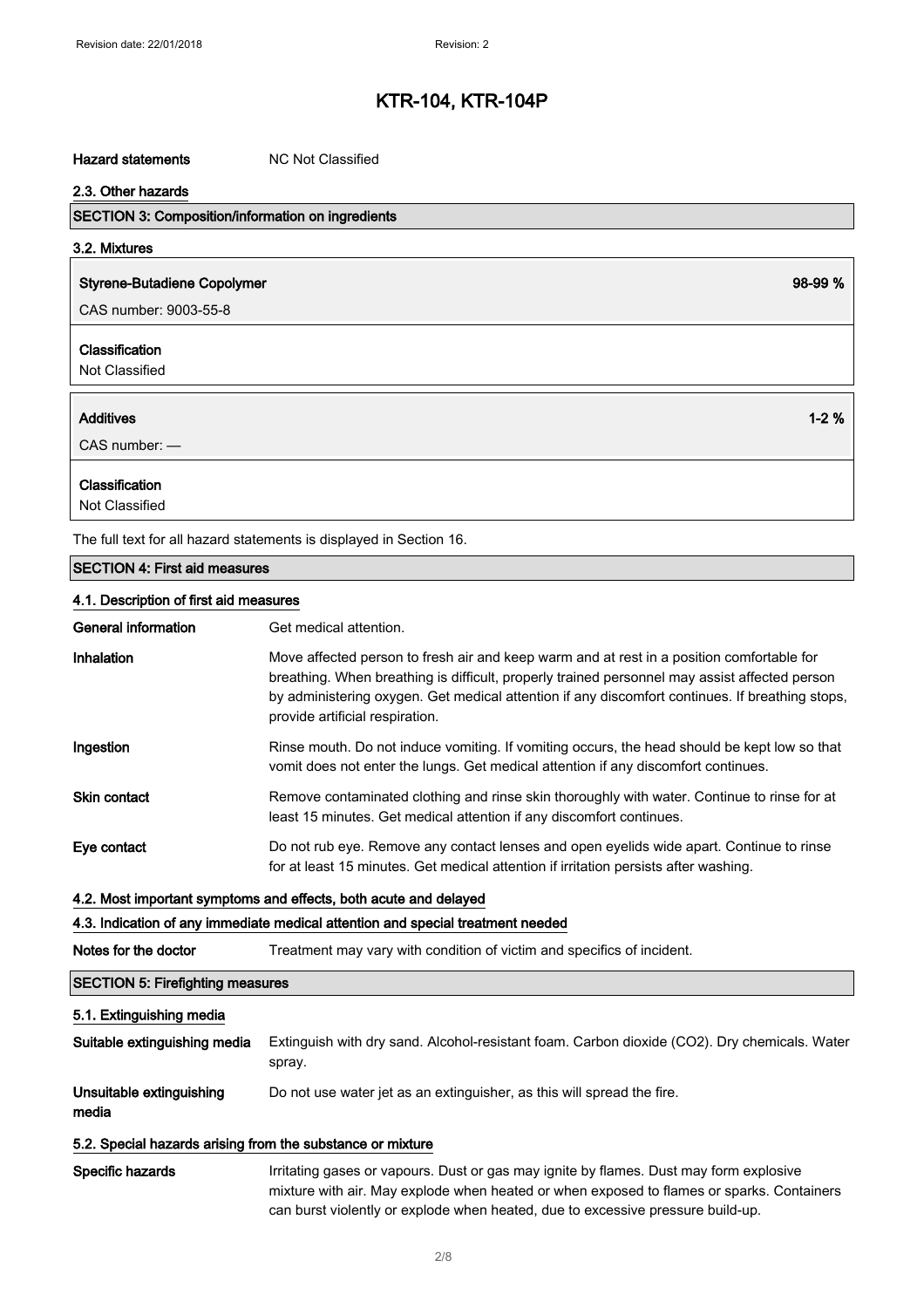| Hazardous combustion<br>products                          | Oxides of carbon. Thermal decomposition or combustion may liberate carbon oxides and<br>other toxic gases or vapours.                                                                                                                                                                                                                                                                                                                                                                                           |
|-----------------------------------------------------------|-----------------------------------------------------------------------------------------------------------------------------------------------------------------------------------------------------------------------------------------------------------------------------------------------------------------------------------------------------------------------------------------------------------------------------------------------------------------------------------------------------------------|
| 5.3. Advice for firefighters                              |                                                                                                                                                                                                                                                                                                                                                                                                                                                                                                                 |
| Protective actions during<br>firefighting                 | Keep up-wind to avoid fumes. Fight advanced or massive fires from safe distance or protected<br>location. Avoid inhalation of materials or combustion by-products. Cool containers exposed to<br>flames with water until well after the fire is out. Move containers from fire area if it can be done<br>without risk.                                                                                                                                                                                          |
| Special protective equipment<br>for firefighters          | Use protective equipment appropriate for surrounding materials.                                                                                                                                                                                                                                                                                                                                                                                                                                                 |
| <b>SECTION 6: Accidental release measures</b>             |                                                                                                                                                                                                                                                                                                                                                                                                                                                                                                                 |
|                                                           | 6.1. Personal precautions, protective equipment and emergency procedures                                                                                                                                                                                                                                                                                                                                                                                                                                        |
| <b>Personal precautions</b>                               | Wear protective clothing as described in Section 8 of this safety data sheet. Avoid heat,<br>flames and other sources of ignition. Keep upwind. Do not handle broken packages without<br>protective equipment. Provide adequate ventilation. Avoid generation of dust.                                                                                                                                                                                                                                          |
| 6.2. Environmental precautions                            |                                                                                                                                                                                                                                                                                                                                                                                                                                                                                                                 |
| <b>Environmental precautions</b>                          | Store away from waterwork or drainage system. Prevent run-off from entering ground, storm<br>sewers and ditches which lead to natural waterways. If large spills, call emergency services to<br>get advice.                                                                                                                                                                                                                                                                                                     |
| 6.3. Methods and material for containment and cleaning up |                                                                                                                                                                                                                                                                                                                                                                                                                                                                                                                 |
| Methods for cleaning up                                   | Small Spillages: Collect spilled material in appropriate container for disposal. Large Spillages:<br>Keep up-wind to avoid fumes. Build dikes to control spillage. Avoid lowland and keep upwind.<br>Dispose of contents/containers in accordance with local / regional / national / international<br>regulations.                                                                                                                                                                                              |
| 6.4. Reference to other sections                          |                                                                                                                                                                                                                                                                                                                                                                                                                                                                                                                 |
| Reference to other sections                               | For personal protection, see Section 8. For waste disposal, see section 13.                                                                                                                                                                                                                                                                                                                                                                                                                                     |
| <b>SECTION 7: Handling and storage</b>                    |                                                                                                                                                                                                                                                                                                                                                                                                                                                                                                                 |
| 7.1. Precautions for safe handling                        |                                                                                                                                                                                                                                                                                                                                                                                                                                                                                                                 |
| <b>Usage precautions</b>                                  | Wear protective clothing as described in Section 8 of this safety data sheet. Storage tanks<br>and other containers must be earthed. Avoid heat, flames and other sources of ignition. Wash<br>thoroughly after handling. Do not act pressure, cutting, welding, soldering, drilling, grinding,<br>etc. All handling should only take place in well-ventilated areas. Avoid handling which leads to<br>dust formation. Avoid inhalation of dust and contact with skin and eyes. Avoid temperature<br>$>316$ °C. |
|                                                           | 7.2. Conditions for safe storage, including any incompatibilities                                                                                                                                                                                                                                                                                                                                                                                                                                               |
| <b>Storage precautions</b>                                | Store and handle in accordance with all current regulations and standards. Keep container<br>tightly sealed when not in use. Store in tightly-closed, original container in a dry, cool and well-<br>ventilated place. Do not store near heat sources or expose to high temperatures. Protect<br>against direct sunlight.                                                                                                                                                                                       |
| 7.3. Specific end use(s)                                  |                                                                                                                                                                                                                                                                                                                                                                                                                                                                                                                 |
| Specific end use(s)                                       | Not available.                                                                                                                                                                                                                                                                                                                                                                                                                                                                                                  |
| <b>SECTION 8: Exposure Controls/personal protection</b>   |                                                                                                                                                                                                                                                                                                                                                                                                                                                                                                                 |
| 8.1. Control parameters                                   |                                                                                                                                                                                                                                                                                                                                                                                                                                                                                                                 |
| Occupational exposure limits                              |                                                                                                                                                                                                                                                                                                                                                                                                                                                                                                                 |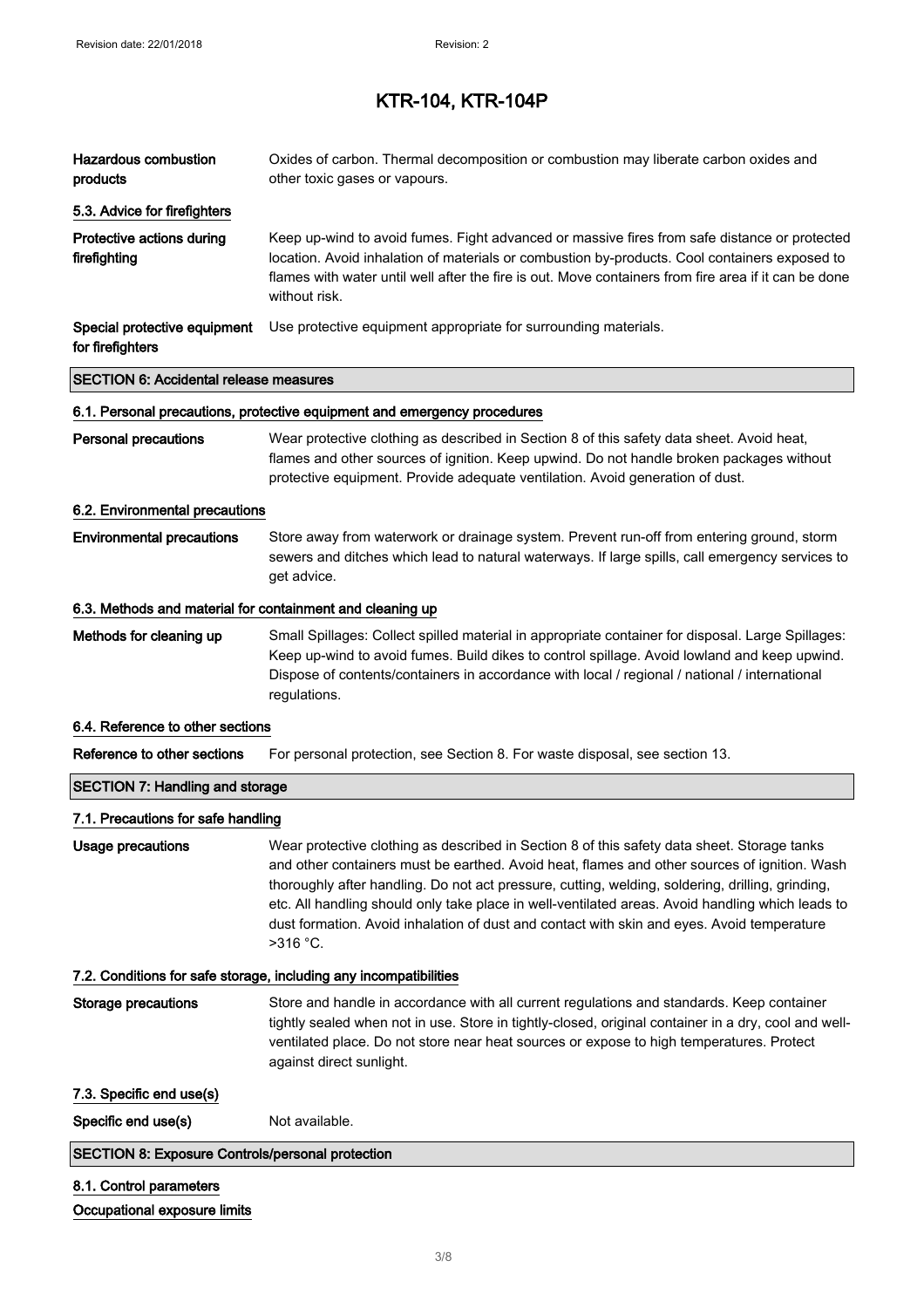### ACGIH

Ingredient comments No exposure limits known for ingredient(s).

## 8.2. Exposure controls







| Appropriate engineering<br>controls | Provide adequate general and local exhaust ventilation.                                                                                                                                                                        |
|-------------------------------------|--------------------------------------------------------------------------------------------------------------------------------------------------------------------------------------------------------------------------------|
| Eye/face protection                 | The following protection should be worn: Chemical splash goggles.                                                                                                                                                              |
| Hand protection                     | Wear suitable gloves.                                                                                                                                                                                                          |
| Other skin and body<br>protection   | Wear suitable protective clothing.                                                                                                                                                                                             |
| Hygiene measures                    | Use engineering controls to reduce air contamination to permissible exposure level. Provide<br>eyewash station and safety shower. Wash hands after handling.                                                                   |
| <b>Respiratory protection</b>       | If ventilation is inadequate, suitable respiratory protection must be worn. Under frequent use<br>or heavy exposure, respiratory protection may be needed. In case of dust formation, wear<br>respirator with particle filter. |

### SECTION 9: Physical and Chemical Properties

## 9.1. Information on basic physical and chemical properties

| Appearance                                      | Solid                         |
|-------------------------------------------------|-------------------------------|
| Colour                                          | White.                        |
| Odour                                           | Not available.                |
| <b>Odour threshold</b>                          | Not available. Not available. |
| pH                                              | Not available. Not available. |
| Melting point                                   | Not applicable.               |
| Initial boiling point and range                 | Not applicable.               |
| Flash point                                     | Not available.                |
| <b>Evaporation rate</b>                         | Not applicable.               |
| Upper/lower flammability or<br>explosive limits | Not available.                |
| Other flammability                              | Not available.                |
| Vapour pressure                                 | Not applicable.               |
| Vapour density                                  | Not applicable.               |
| <b>Relative density</b>                         | $0.94 \ @ ^{\circ}C$          |
| Solubility(ies)                                 | Insoluble in water.           |
| <b>Partition coefficient</b>                    | Not applicable.               |
| Auto-ignition temperature                       | Not available.                |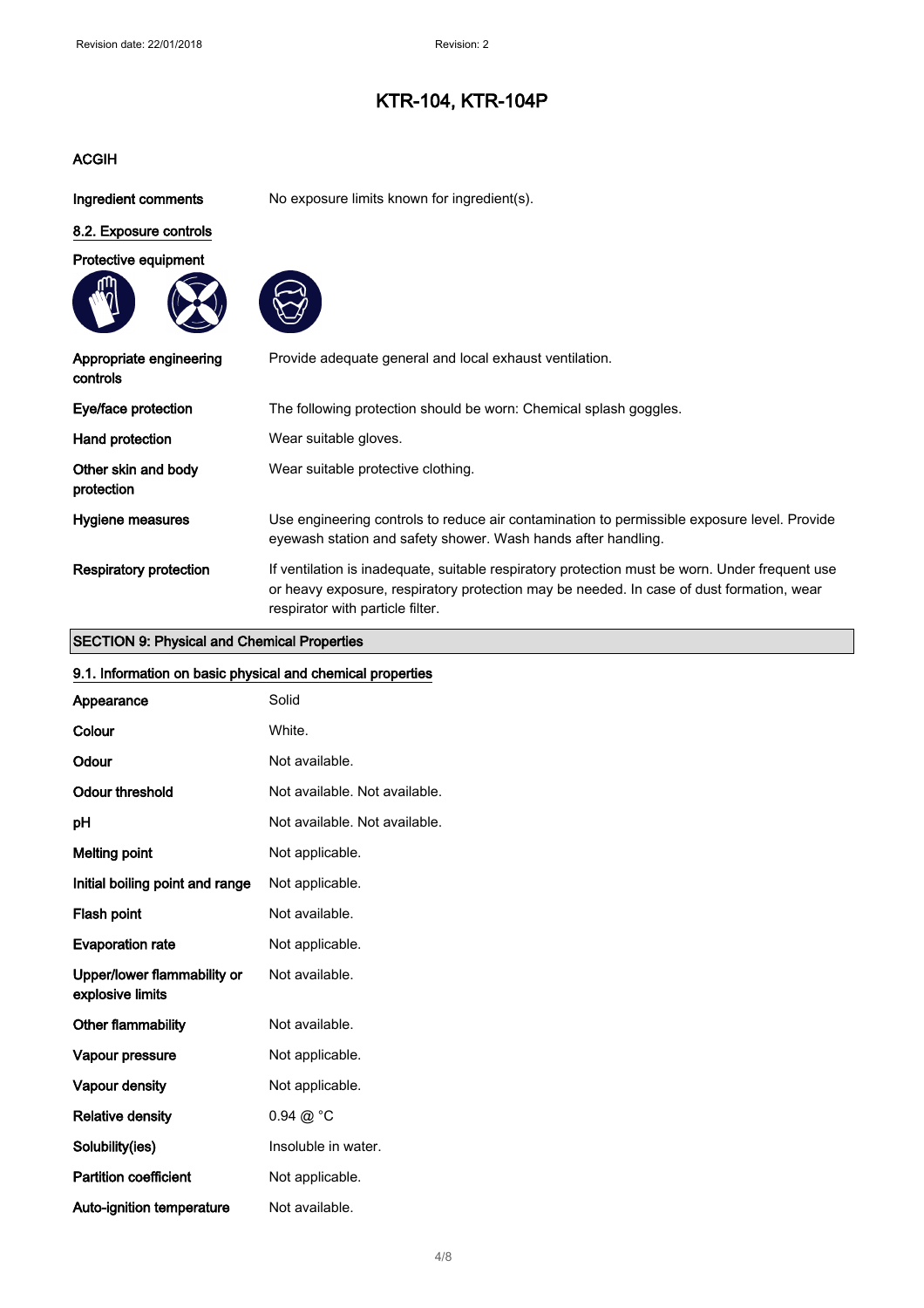| <b>Decomposition Temperature</b>                               | Not available.                                                                                                                                              |  |
|----------------------------------------------------------------|-------------------------------------------------------------------------------------------------------------------------------------------------------------|--|
| <b>Viscosity</b>                                               | Not applicable.                                                                                                                                             |  |
| <b>Explosive properties</b>                                    | Not available.                                                                                                                                              |  |
| <b>Oxidising properties</b>                                    | Not available.                                                                                                                                              |  |
| 9.2. Other information                                         |                                                                                                                                                             |  |
| Molecular weight                                               | Not available.                                                                                                                                              |  |
| <b>SECTION 10: Stability and reactivity</b>                    |                                                                                                                                                             |  |
| 10.1. Reactivity                                               |                                                                                                                                                             |  |
| Reactivity                                                     | Not available.                                                                                                                                              |  |
| 10.2. Chemical stability                                       |                                                                                                                                                             |  |
| <b>Stability</b>                                               | Stable at normal ambient temperatures and when used as recommended. Avoid above 316<br>°C.                                                                  |  |
| 10.3. Possibility of hazardous reactions                       |                                                                                                                                                             |  |
| Possibility of hazardous<br>reactions                          | Will not occur.                                                                                                                                             |  |
| 10.4. Conditions to avoid                                      |                                                                                                                                                             |  |
| <b>Conditions to avoid</b>                                     | Avoid heat, flames and other sources of ignition. Avoid contact with incompatible materials.                                                                |  |
| 10.5. Incompatible materials                                   |                                                                                                                                                             |  |
| Materials to avoid                                             | Acids and bases. Flammable/combustible materials. Hydrocarbons - halogenated. Strong<br>oxidising agents.                                                   |  |
| 10.6. Hazardous decomposition products                         |                                                                                                                                                             |  |
| Hazardous decomposition<br>products                            | Thermal decomposition or combustion may liberate carbon oxides and other toxic gases or<br>vapours. Oxides of carbon. Hydrocarbons. Hydrogen cyanide (HCN). |  |
| <b>SECTION 11: Toxicological information</b>                   |                                                                                                                                                             |  |
| 11.1. Information on toxicological effects                     |                                                                                                                                                             |  |
| Acute toxicity - oral<br>Notes (oral LD <sub>50</sub> )        | Not available.                                                                                                                                              |  |
| Acute toxicity - dermal                                        |                                                                                                                                                             |  |
| Notes (dermal LD <sub>50</sub> )                               | Not available.                                                                                                                                              |  |
| Acute toxicity - inhalation                                    |                                                                                                                                                             |  |
| Notes (inhalation LC <sub>50</sub> )                           | Not available.                                                                                                                                              |  |
| Skin corrosion/irritation<br>Animal data                       | Not available.                                                                                                                                              |  |
| Serious eye damage/irritation<br>Serious eye damage/irritation | Not available.                                                                                                                                              |  |
| Germ cell mutagenicity                                         |                                                                                                                                                             |  |
| Genotoxicity - in vitro                                        | Not available.                                                                                                                                              |  |
| Genotoxicity - in vivo                                         | Not available.                                                                                                                                              |  |
| Carcinogenicity                                                |                                                                                                                                                             |  |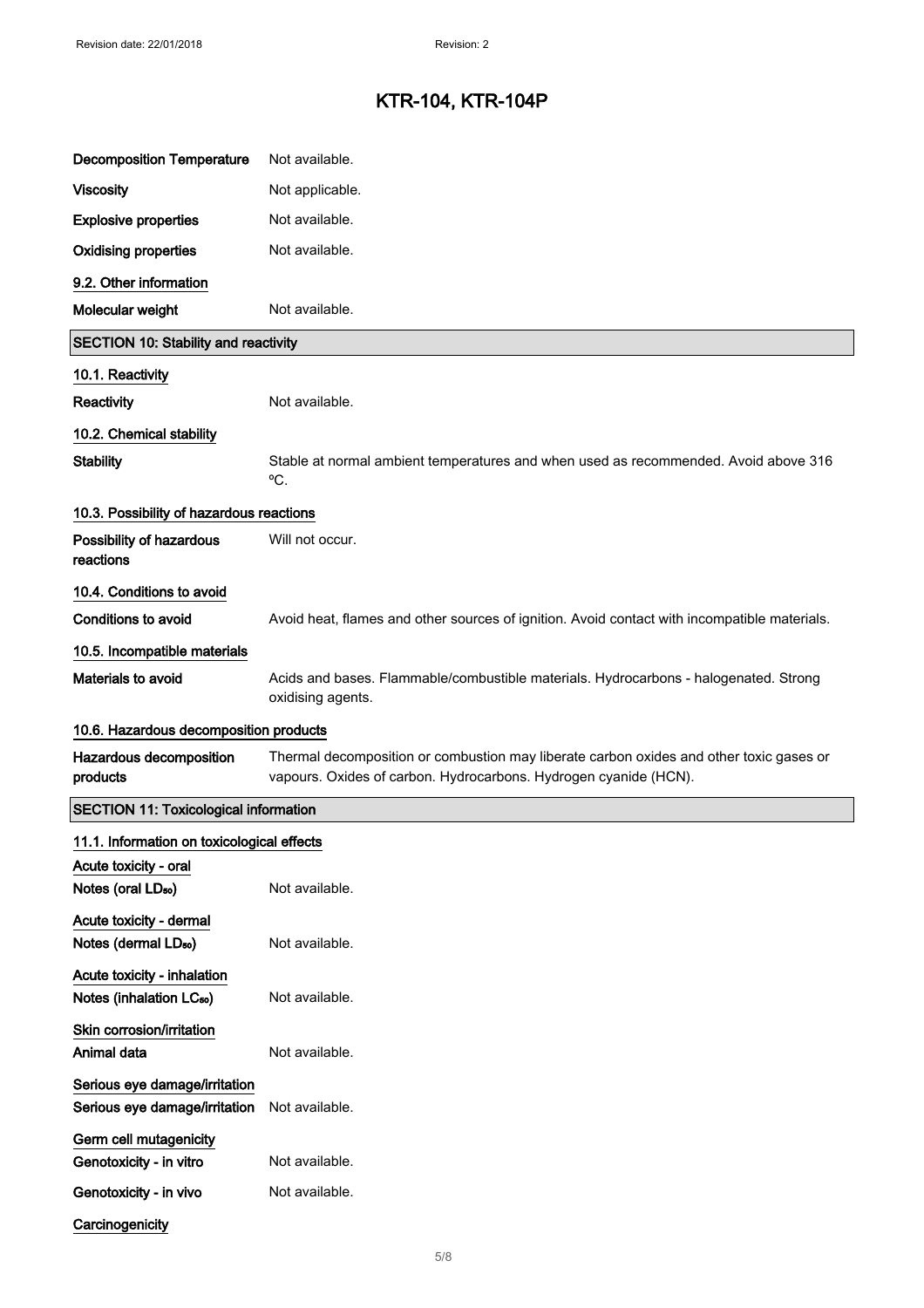| Carcinogenicity                                    | Not available. Contains Styrene-Butadiene Copolymer classified as IARC Group 3<br>carcinogens. |
|----------------------------------------------------|------------------------------------------------------------------------------------------------|
| Reproductive toxicity                              |                                                                                                |
| Reproductive toxicity - fertility                  | Not available.                                                                                 |
| Reproductive toxicity -<br>development             | Not available.                                                                                 |
| Specific target organ toxicity - single exposure   |                                                                                                |
| STOT - single exposure                             | Not available.                                                                                 |
| Specific target organ toxicity - repeated exposure |                                                                                                |
| STOT - repeated exposure                           | Not available.                                                                                 |
| <b>SECTION 12: Ecological Information</b>          |                                                                                                |
| Ecotoxicity                                        | There are no data on the ecotoxicity of this product.                                          |
| 12.1. Toxicity                                     |                                                                                                |
| Acute toxicity - fish                              | Not available.                                                                                 |
| Acute toxicity - aquatic<br>invertebrates          | Not available.                                                                                 |
| Acute toxicity - aquatic plants                    | Not available.                                                                                 |
| Acute toxicity -<br>microorganisms                 | Not available.                                                                                 |
| Acute toxicity - terrestrial                       | Not available.                                                                                 |
| Chronic toxicity - fish early life<br>stage        | Not available.                                                                                 |
| Short term toxicity - embryo<br>and sac fry stages | Not available.                                                                                 |
| Chronic toxicity - aquatic<br>invertebrates        | Not available.                                                                                 |
| 12.2. Persistence and degradability                |                                                                                                |
| Persistence and degradability Not available.       |                                                                                                |
| Biodegradation                                     | Not available.                                                                                 |
| 12.3. Bioaccumulative potential                    |                                                                                                |
| <b>Partition coefficient</b>                       | Not applicable.                                                                                |
| 12.4. Mobility in soil                             |                                                                                                |
| <b>Mobility</b>                                    | Not available.                                                                                 |
| 12.5. Results of PBT and vPvB assessment           |                                                                                                |
| Results of PBT and vPvB<br>assessment              | This product does not contain any substances classified as PBT or vPvB.                        |
| 12.6. Other adverse effects                        |                                                                                                |
| Other adverse effects                              | Not available.                                                                                 |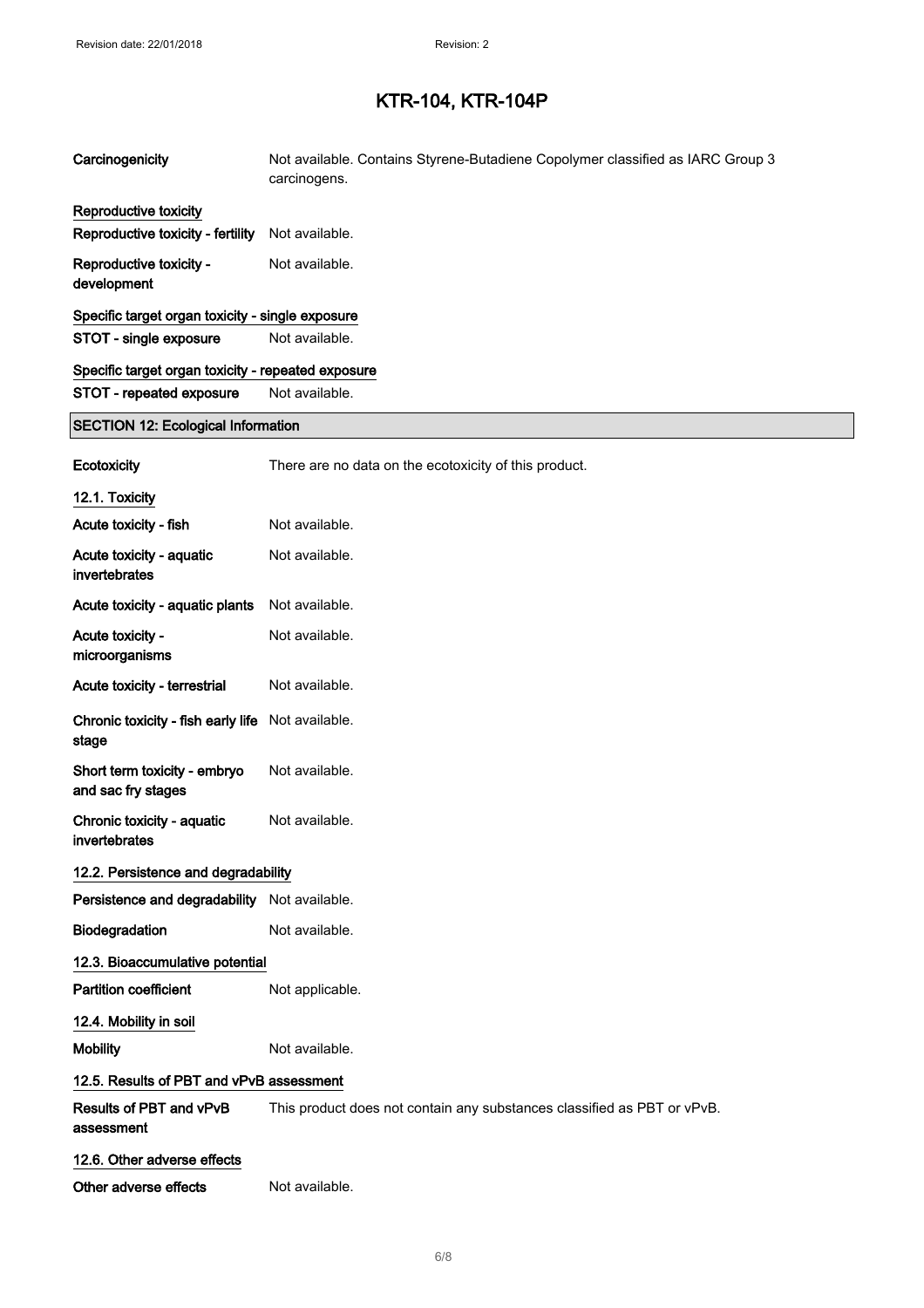### SECTION 13: Disposal considerations

Revision 2

| 13.1. Waste treatment methods                                                                  |                                                                                                                                                                                                                                                                                                                                                            |  |
|------------------------------------------------------------------------------------------------|------------------------------------------------------------------------------------------------------------------------------------------------------------------------------------------------------------------------------------------------------------------------------------------------------------------------------------------------------------|--|
| <b>General information</b>                                                                     | Dispose of contents/containers in accordance with local/regional/national/international<br>regulations. Waste is suitable for incineration. If the waste contains designated waste and<br>difficult to separate, incinerate it or reduce the volume following the similar way as<br>incineration. If applicable, pretreat waste with oil/water separation. |  |
| <b>Disposal methods</b>                                                                        | Confirm disposal procedures with environmental engineer and local regulations. Dispose of<br>the waste by oneself or contact disposal company.                                                                                                                                                                                                             |  |
| <b>SECTION 14: Transport information</b>                                                       |                                                                                                                                                                                                                                                                                                                                                            |  |
| General                                                                                        | The product is not covered by international regulations on the transport of dangerous goods<br>(IMDG, IATA, ADR/RID).                                                                                                                                                                                                                                      |  |
| 14.1. UN number                                                                                |                                                                                                                                                                                                                                                                                                                                                            |  |
| Not applicable.                                                                                |                                                                                                                                                                                                                                                                                                                                                            |  |
| 14.2. UN proper shipping name                                                                  |                                                                                                                                                                                                                                                                                                                                                            |  |
| Not applicable.                                                                                |                                                                                                                                                                                                                                                                                                                                                            |  |
| 14.3. Transport hazard class(es)                                                               |                                                                                                                                                                                                                                                                                                                                                            |  |
| Not applicable.                                                                                |                                                                                                                                                                                                                                                                                                                                                            |  |
| 14.4. Packing group                                                                            |                                                                                                                                                                                                                                                                                                                                                            |  |
| Not applicable.                                                                                |                                                                                                                                                                                                                                                                                                                                                            |  |
| 14.5. Environmental hazards                                                                    |                                                                                                                                                                                                                                                                                                                                                            |  |
| Environmentally hazardous substance/marine pollutant<br>No.                                    |                                                                                                                                                                                                                                                                                                                                                            |  |
| 14.6. Special precautions for user                                                             |                                                                                                                                                                                                                                                                                                                                                            |  |
| Not applicable.                                                                                |                                                                                                                                                                                                                                                                                                                                                            |  |
|                                                                                                | 14.7. Transport in bulk according to Annex II of MARPOL and the IBC Code                                                                                                                                                                                                                                                                                   |  |
| Transport in bulk according to Not applicable.<br>Annex II of MARPOL 73/78<br>and the IBC Code |                                                                                                                                                                                                                                                                                                                                                            |  |
| <b>SECTION 15: Regulatory information</b>                                                      |                                                                                                                                                                                                                                                                                                                                                            |  |
|                                                                                                | 15.1. Safety, health and environmental regulations/legislation specific for the substance or mixture                                                                                                                                                                                                                                                       |  |
| <b>Authorisations (Title VII</b><br><b>Regulation 1907/2006)</b>                               | No specific authorisations are known for this product.                                                                                                                                                                                                                                                                                                     |  |
| <b>Restrictions (Title VIII</b><br><b>Regulation 1907/2006)</b>                                | No specific restrictions on use are known for this product.                                                                                                                                                                                                                                                                                                |  |
| 15.2. Chemical safety assessment                                                               |                                                                                                                                                                                                                                                                                                                                                            |  |
| <b>SECTION 16: Other information</b>                                                           |                                                                                                                                                                                                                                                                                                                                                            |  |
| <b>Issued by</b>                                                                               | <b>KIST Europe</b>                                                                                                                                                                                                                                                                                                                                         |  |
| <b>Revision date</b>                                                                           | 22/01/2018                                                                                                                                                                                                                                                                                                                                                 |  |